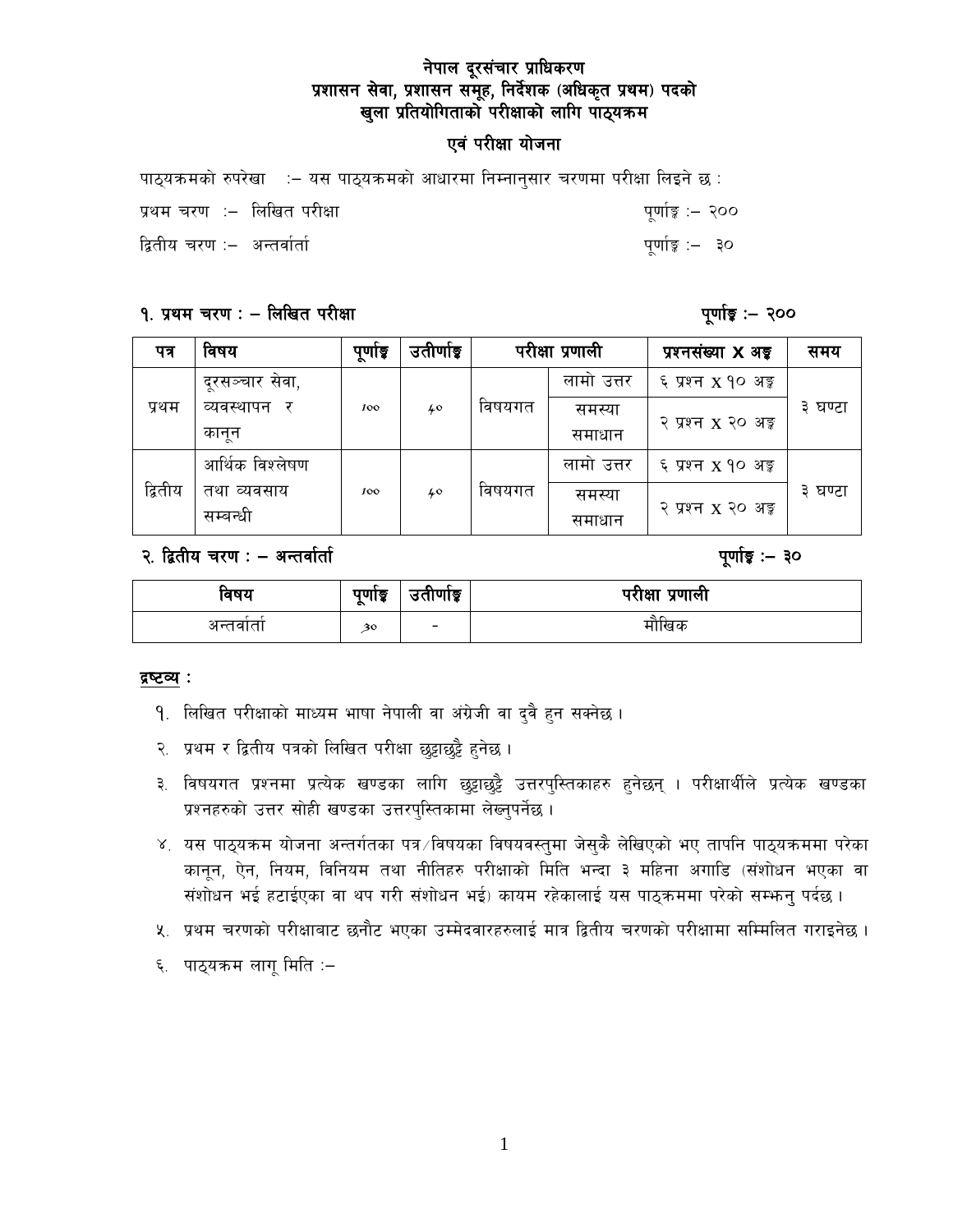# प्रथम पत्रः दूरसञ्चार सेवा, व्यवस्थापन र कानून

## खण्ड (क) - ६० अङ्क

#### दुरसञ्चार सेवा सम्बन्धी  $\mathbf{I}$

- नेपाल दूरसञ्चार प्राधिकरणको गठनको उद्देश्य तथा काम, कर्तव्य र अधिकार  $\overline{1.1}$
- नेपालको दुरसञ्चारको विकास, विस्तार र कियाकलाप एवं गतिविधि बारे जानकारी  $1.2$
- दूरसंचार क्षेत्रको संचालन र विकासको लागि स्वीकृत नीति  $1.3$
- नेपालमा ग्रामिण दूरसञ्चार सम्बन्धी कियाकलाप र गतिविधि बारे जानकारी  $1.4$
- नेपालमा दुरसञ्चार सेवाको उपभोगबाट सामाजिक, आर्थिक क्षेत्रमा पर्ने प्रभाव  $1.5$
- नेपालको दूरसञ्चार विकासमा अन्तराष्ट्रिय संस्थाहरुको भूमिका र योगदान 1.6
- दुरसञ्चार क्षेत्रमा सरकारी र नीजि क्षेत्रको सहभागिता  $1.7$
- विश्वमा दूरसञ्चारको क्षेत्रमा भए गरेका क्रियाकलाप र गतिविधिहरु बारे जानकारी  $1.8$
- सार्क मुलुकको दूरसंचार प्रणाली र नियमन व्यवस्था बारे सामान्य जानकारी  $1.9$
- गरिवी निवारणको प्रयासमा दुरसञ्चारको योगदान  $1.10$
- सामाजिक न्याय, सरक्षा र दरसञ्चारको उपयोग  $1.11$
- दूरसञ्चार सेवा र सूचना तथा सञ्चार प्रविधिको विकासमा सरकारी, गैर सरकारी तथा  $1.12$ नीजि क्षेत्रको भूमिका
- दूरसञ्चार विकासको लागि Universal Service Obligations /Universal Service  $1.13$ Access को अवधारणा
- दूरसञ्चार सेवा संग सम्बन्धितः Licensing Service: Licensing Objective,  $1.1L$ Licensing Process & Licensing rules in WTO regulation reference paper
- Market Structure for Interconnection Negotiation  $1.15$
- **Telecom Market Segmentation**  $1.16$
- Tariff Controls, Quality of services and Data Protection  $1.17$
- अन्तरआवद्धता (Inter Connectivity) र IUC (Interconnection Usage Charge)  $1.18$ अन्तरआवद्धता शुल्क
- दूरसञ्चार सेवाको नियमन, सञ्चालन र विकाससंग सम्बन्धित समस्याहरुको पहिचान तथा  $1.19$ समाधानका उपायहरु
- International Organizations -WTO, World Bank, ADB, ITU, APT, SATRC,  $120$ SAFTA, BIMSTEC & APEC

#### व्यवस्थापन  $\mathbf{z}$

- व्यवस्थापनको अवधारणा, सिद्धान्त र विकासक्रम  $2.1$
- मानव संसाधन व्यवस्थापनको अवधारणा, महत्व, प्रक्रिया  $2.2$
- संगठन र व्यवस्थापनको नविनतम अवधारणाहरु र यसका उदीयमान चुनौतीहरु  $2.3$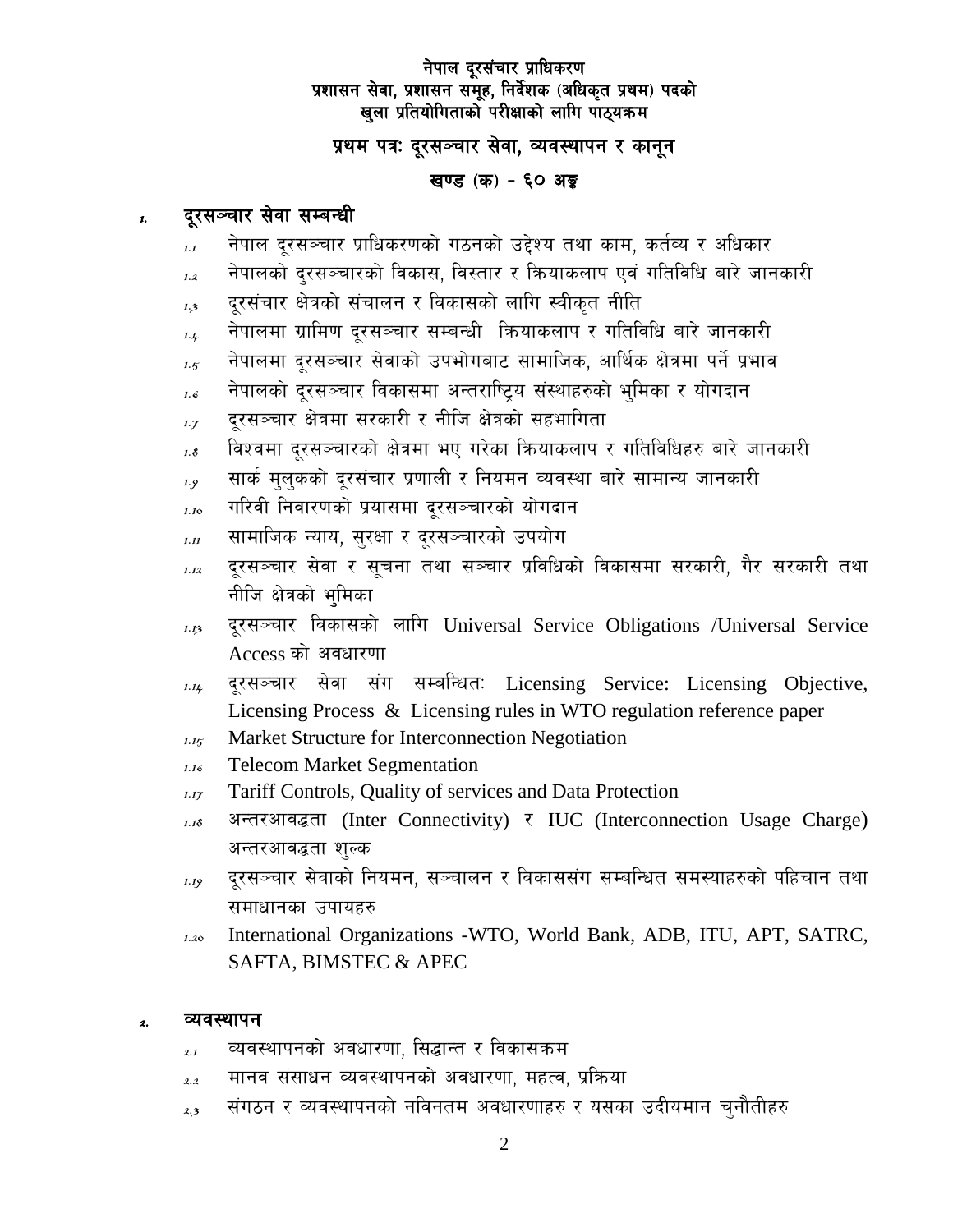- $\lambda_{4}$  and an algebrary indication in the sequence in the value of the superfiest  $\lambda_{4}$
- $_{\mathrm{2.5}}$  : सहभागिता मुलक व्यवस्थापन
- $_{2.6}$  टोलीगत कार्य (Team Work)
- $_{\mathit{2.7}}$   $\,$  नेतृत्व, निर्णय प्रक्रिया र उत्प्रेरणा
- $_{\mathrm{2.8}}$  द्वन्द व्यवस्थापन
- $_{\mathrm{2.9}}$  तनाव व्यवस्थापन
- $_{\rm 2.10}$  ) परिवर्तन व्यवस्थापन
- $_{2.11}$  समय व्यवस्थापन
- <sub>2.12</sub> संकट व्यवस्थापन
- <sub>2.*1*3</sub> विपद व्यवस्थापन
- $_{\textit{2.14}}$   $\,$  वार्ता र वार्ता गर्ने सिप सम्बन्धी ज्ञान
- $_{\mathrm{2.15}}$  ) सूचना र संचार प्रविधि एवं व्यवस्थापन सूचना प्रणाली
- 2.16 Corporate Governance को अवधारणा र प्रयोग
- $_{2.17}$  तालिम तथा व्यवस्थापन विकास (Training and Management Development)
- $_{\mathrm{2.18}}$  श्रम सम्बन्ध : अवधारणा, उद्देश्य, श्रम सम्बन्धी प्रणाली भित्रका पात्रहरू (Actors of Industrial Relation System) र नेपालको सार्वजनिक निकायहरूमा कर्मचारी यूनियन
- $_{2.19}$  रणनीतिक योजना र व्यवस्थापन (Strategic Planning & Management)
- <sub>2.20</sub> नेतृत्व विकासका (Leadership Development) सिद्धान्त र आवधारणा, सार्वजनिक सस्थानमा नेतृत्वको अवस्था र चुनौति
- $_{\mathrm{2.21}}$  ; सार्वजनिक सेवा प्रवाहको उद्देश्य, आवश्यकता र प्रभावकारिता
- $2.22$  दिगो विकास लक्ष्य (SDG) को उद्देश्य र लक्ष्य
- $_{\rm 2.23}$  aजारमूखी अर्थव्यवस्थामा नियमनकारी निकायको भूमिका
- $2.24$  विश्व व्यापार संगठन र नेपालको भूमिका
- $_{\mathrm{2.25}}$  दूरसञ्चार प्राधिकरणको कामसंग सम्बन्धित नीति, योजना तथा कार्यक्रम एवं क्रियाकलापको सवल तथा दुर्वल पक्ष तथा अवसर र चुनौति (SWOT) को विश्लेषण

### खण्ड (ख) - ४०अङ्क

### <sub>,</sub> ऐन, नियम र नीतिहरु

- <sub>3</sub>., दूरसंचार ऐन, २०५३
- $_{3.2}$  दरसंचार नियमावली, २०५४
- $\lambda_{3,3}$  नेपाल दूरसञ्चार प्राधिकरणका कर्मचारीहरुको (सेवाका शर्त सम्बन्धी) विनियमावली,  $300$
- $\lambda_{3.4}$  ) नेपाल नेपाल दूरसंचार प्राधिकरणको आर्थिक प्रशासन विनियमावली, २०६४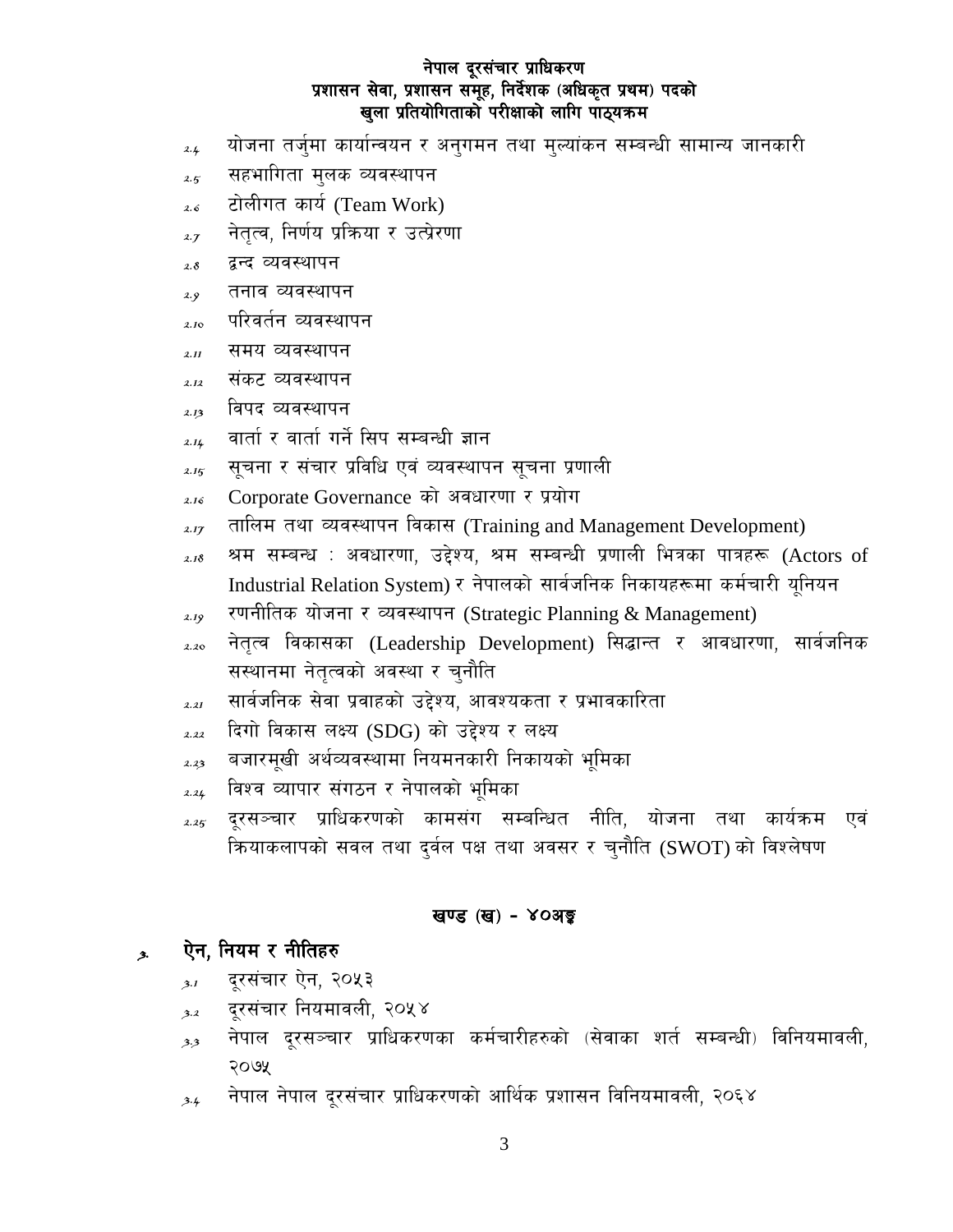- ग्रामीण दुरसंचार विकास कोष परिचालन (कार्यविधि) विनियमावली, २०६४  $3.5$
- सेवा प्रदायक तोक्ने सम्बन्धी (कार्यविधि) विनियमावली, २०६४  $3.6$
- मध्यस्थता ऐन, २०५५  $3.7$
- प्राइभेट फर्म रजिष्ट्रेशन ऐन, २०१४  $3.\delta$
- रेडियो ऐन, २०१४  $3.9$
- रेडियो संचार (लाईसेन्स) नियमावली, २०४९  $3.10$
- राष्ट्रिय संचार नीति, २०४९  $3.11$
- कम्पनी ऐन, २०६३  $3.12$
- सार्वजनिक-निजी साभ्रेदारी नीति, २०७२  $3.13$
- सूचना तथा संचार क्षेत्रको दिर्घकालिन नीति, २०५९  $3.14$
- सूचना प्रविधि नीति, २०६७  $3.15$
- दूरसंचार नीति, २०६०  $3.16$
- सूचनाको हक सम्बन्धी ऐन, २०६४  $3.17$
- सार्वजनिक खरिद ऐन, २०६३  $3.18$
- उपभोक्ता हित संरक्षण ऐन, २०५४  $3.19$
- भ्रष्टाचार निवारण ऐन, २०५९  $3.20$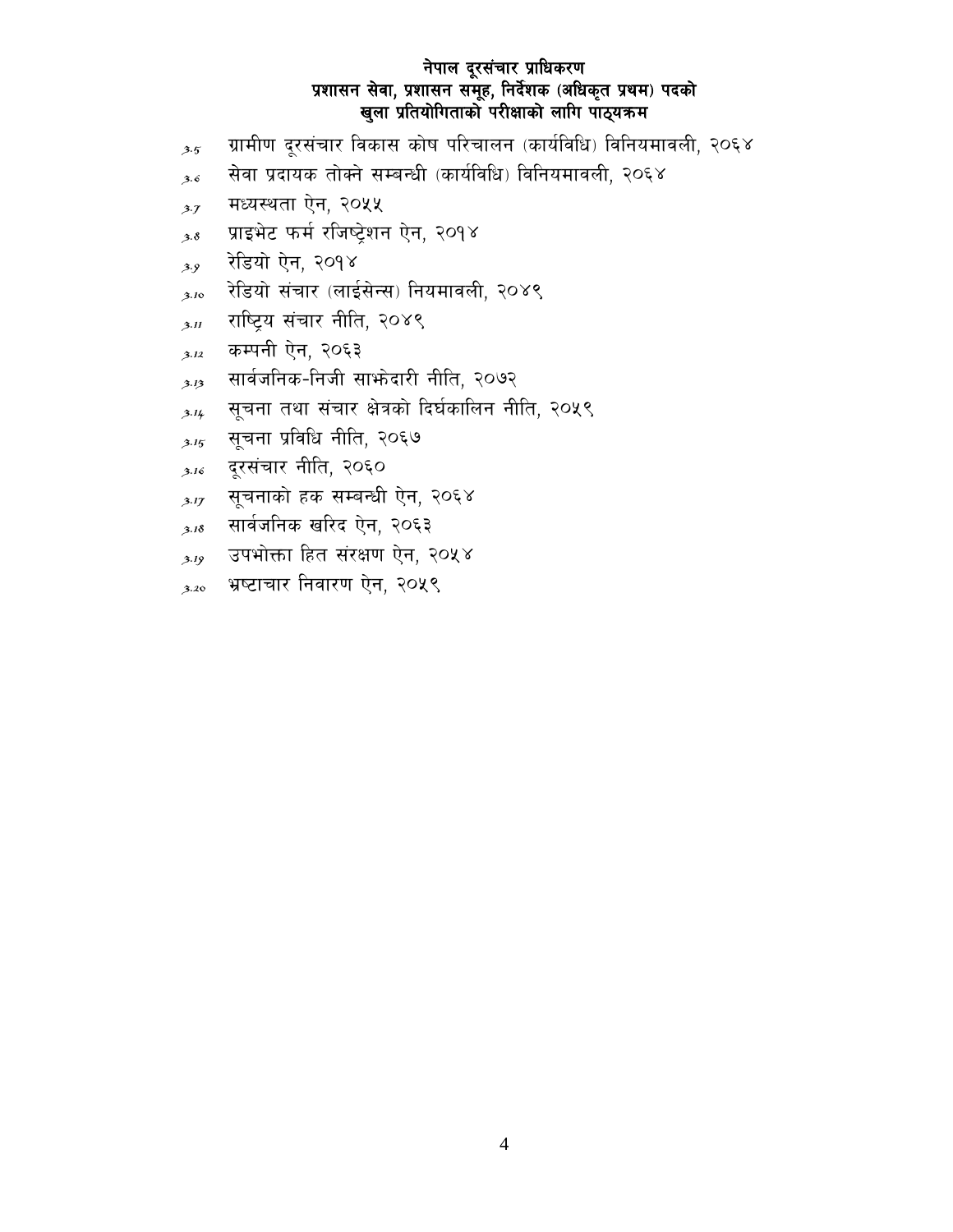## द्वितीय पत्र :- आर्थिक विश्लेषण तथा व्यवसाय सम्बन्धी

## खण्ड (क) - ५०अङ्क

#### आर्थिक विश्लेषण  $\mathbf{r}$

- मूल्य निर्धारणका आधार र आर्थिक परिसूचक (Economic Indicators)  $1.1$
- पूँजीगत बजेट (Capital budgeting) को अर्थ महत्व एवं तरिकाहरु  $1.2$
- Method of Project Appraisal: Pay Back Period, NPV, Internal Rate of Return  $1.3$ (IRR), Profitability Index, etc.
- सामाजिक लागत लाभ विश्लेषण (Social Cost Benefit Analysis)  $1.4$
- Project Plan and Proposal  $1.5^{2}$
- बजेट व्यवस्था, लेखा तथा आन्तरिक नियन्त्रण, लेखापरिक्षण र मौद्रिक तथा वित्तीय नीति  $1.6$ सम्बन्धी व्यवस्था
- मुलुकको सोधनान्तर स्थिति, वैदेशिक व्यापार र भुक्तानी सन्तुलन  $1.7$
- सार्वजनिक खरिदको अवधारणा र नेपालमा यसको प्रयोग  $1.8$
- Cost Analysis: Actual, Forecast, Hypothetical, Fixed, Variable, Incremental,  $1.9$ Direct, Indirect, Overhead, Running Cost, Common and Joint Cost, Economic Cost, Accounting Cost and Break Even Point
- गरीबी निवारण (Poverty Alleviation)  $1.10$
- आर्थिक उदारीकरण, विश्वव्यापिकरण, निजीकरण र नेपाल  $1.11$
- नियमनकारी निकायवाट हुने सुपरिवेक्षण (supervision) को अवधारणा, उदेश्य, कार्य,  $1.12$ पद्धति र महत्व
- अनुगमन तथा मुल्यांकन (Monitoring and Evaluation), Outside and off side  $1.13$ supervision
- सार्वजनिक संस्थान व्यवस्थापन (Public Enterprise Management)  $1.14$
- आयोजना व्यवस्थापन (Project Management)  $1.15$
- **Basic Concept of Competition Policy**  $1.16$
- **Anti-Competition Behavior and Competition Policy**  $1.17$
- **Anti-Competitive Behavior**  $118$ 
	- **Market Shares**  $\bullet$
	- **Market Segmentation**  $\bullet$
	- **Information to Customers**  $\bullet$
	- Use of dominant Position  $\bullet$
	- **Antitrust Policy**
- Price Cap Regulation  $1.19$